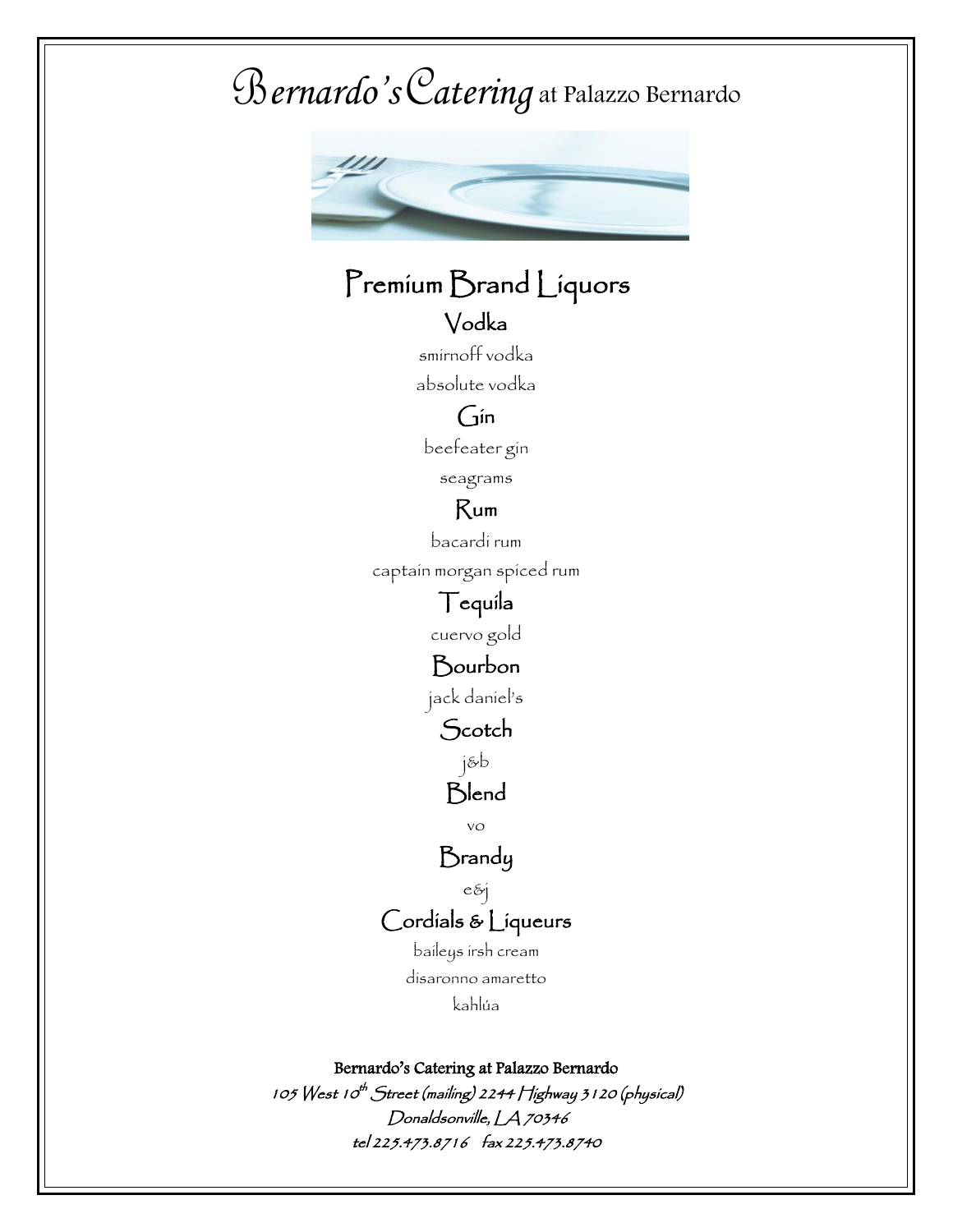# Bernardo's Catering B*ernardo's*C*atering* at Palazzo Bernardo



## Super Premium Brand Liquors

#### Vodka

ketel one vodka

grey goose vodka

#### $G$ in

tanqueray gin

#### Rum

bacardi rum

captain morgan spiced rum

#### Tequila

1800 silver select

### Bourbon

makers mark

#### **Scotch**

chevis

#### **Blend**

crown royal

#### Brandy

hennessey

#### Cordials & Liqueurs

baileys irsh cream disaronno amaretto grand marnier kahlúa

#### Bernardo's Catering at Palazzo Bernardo

105 West 10<sup>th</sup> Street (mailing) 2244 Highway 3 1 20 (physical) Donaldsonville, LA 70346 tel 225.473.8716 fax 225.473.8740